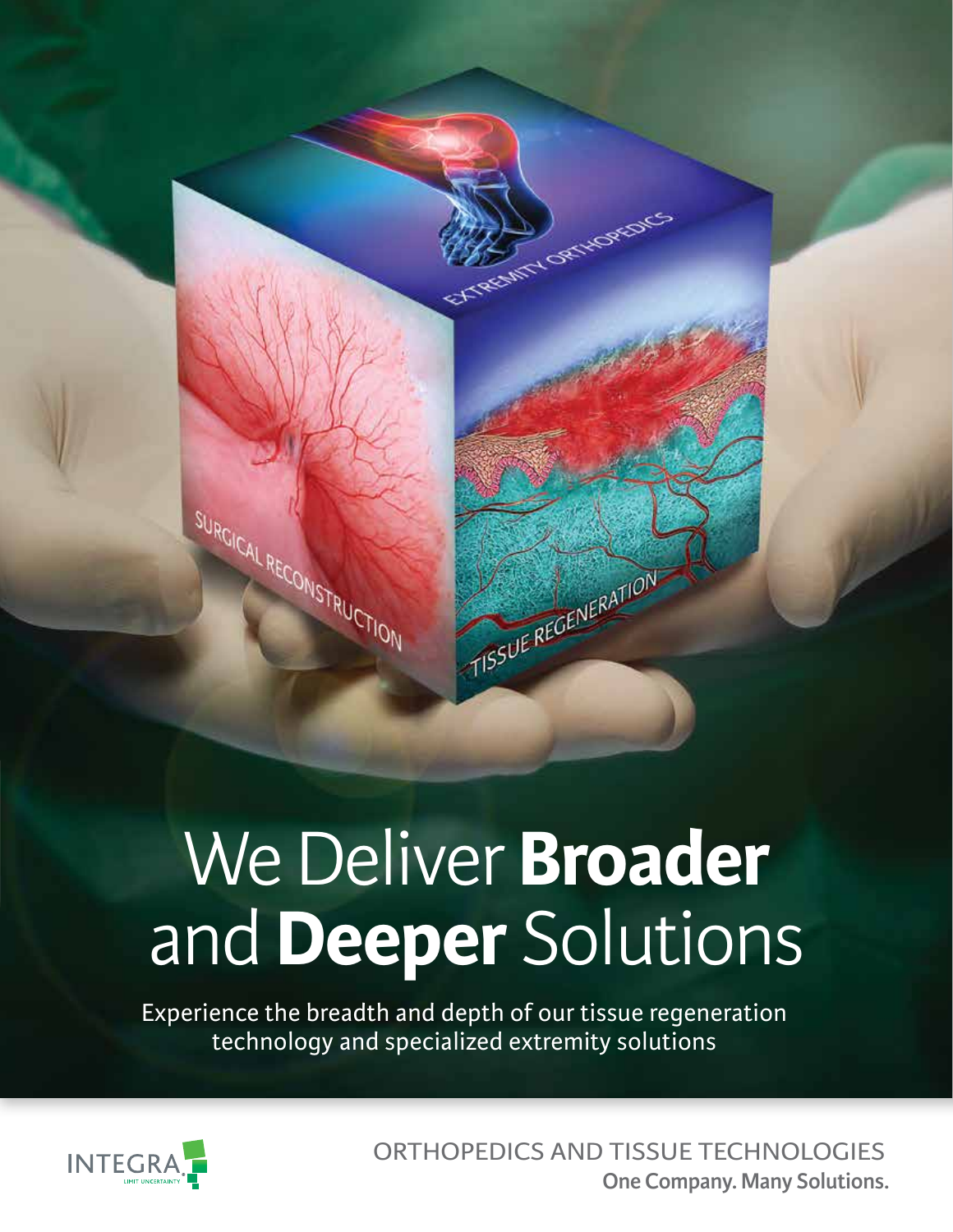# **A Broad Clinical Reach**

## **Regenerative Tissue Technologies**

**Evidence-based solutions for the reconstruction and repair of soft tissue, nerve, and tendon**

## **Extremity Orthopedics**

**Innovative solutions to repair and replace bone and joints to restore form and function**

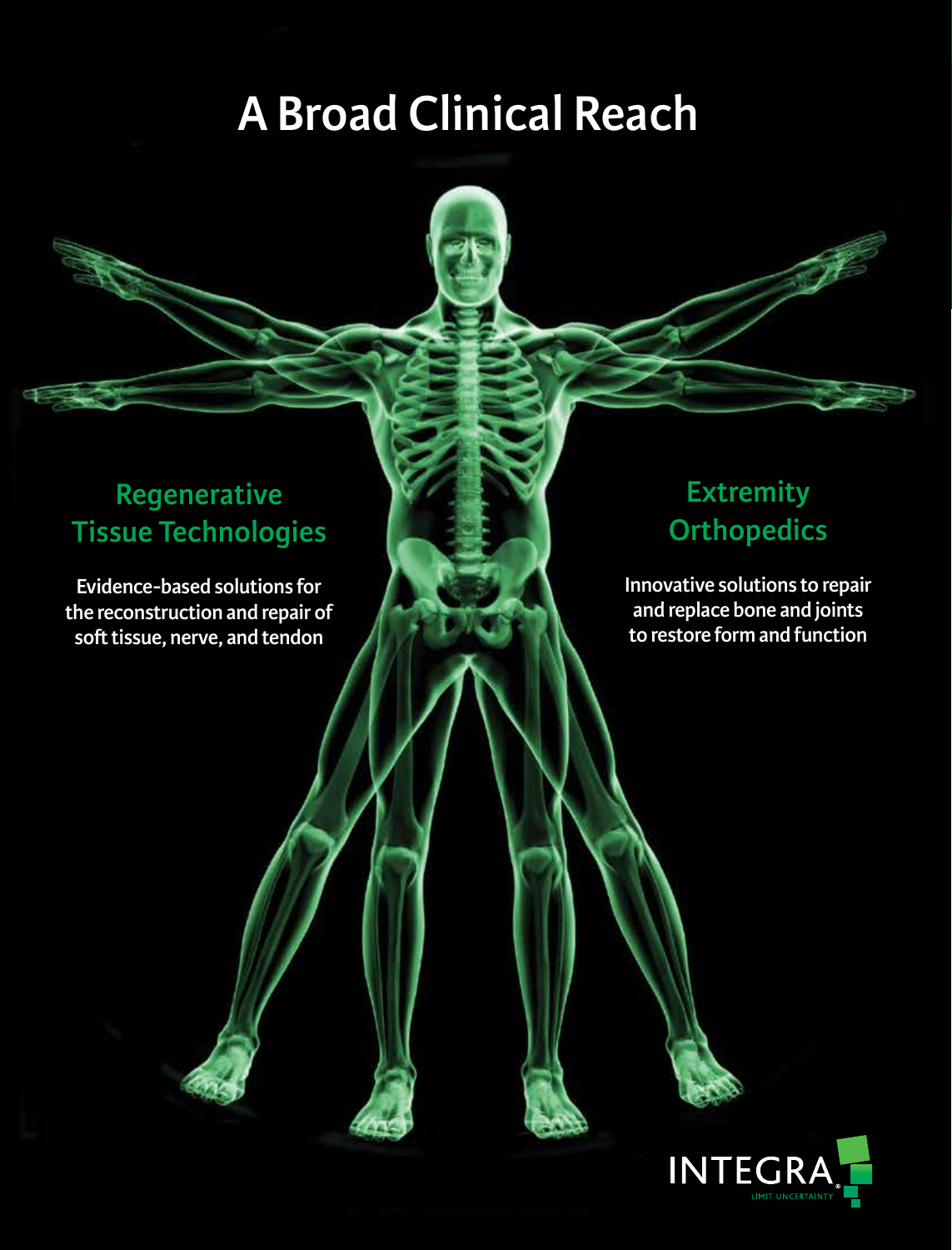

# **One Company. Many Solutions. EXPECT MORE FROM INTEGRA**

**Our Mission:** Integra LifeSciences, a world leader in medical technology, is dedicated to limiting uncertainty with a single focus: helping you provide the best care for your patients.

- ❑ Explore the breadth and depth of Integra's Orthopedics and Tissue Technologies portfolio
- ❑ Comprehensive solutions in tissue regeneration for acute and chronic complex wounds and burns
- ❑ Extremity orthopedic repair including shoulder, elbow, wrist, hand, foot, and ankle
- $\Box$  A long history of leadership in medical technology
- ❑ A portfolio of evidence-based solutions representing decades of scientific and clinical experience
- $\Box$  Support services and educational programs to empower you in meeting your patients needs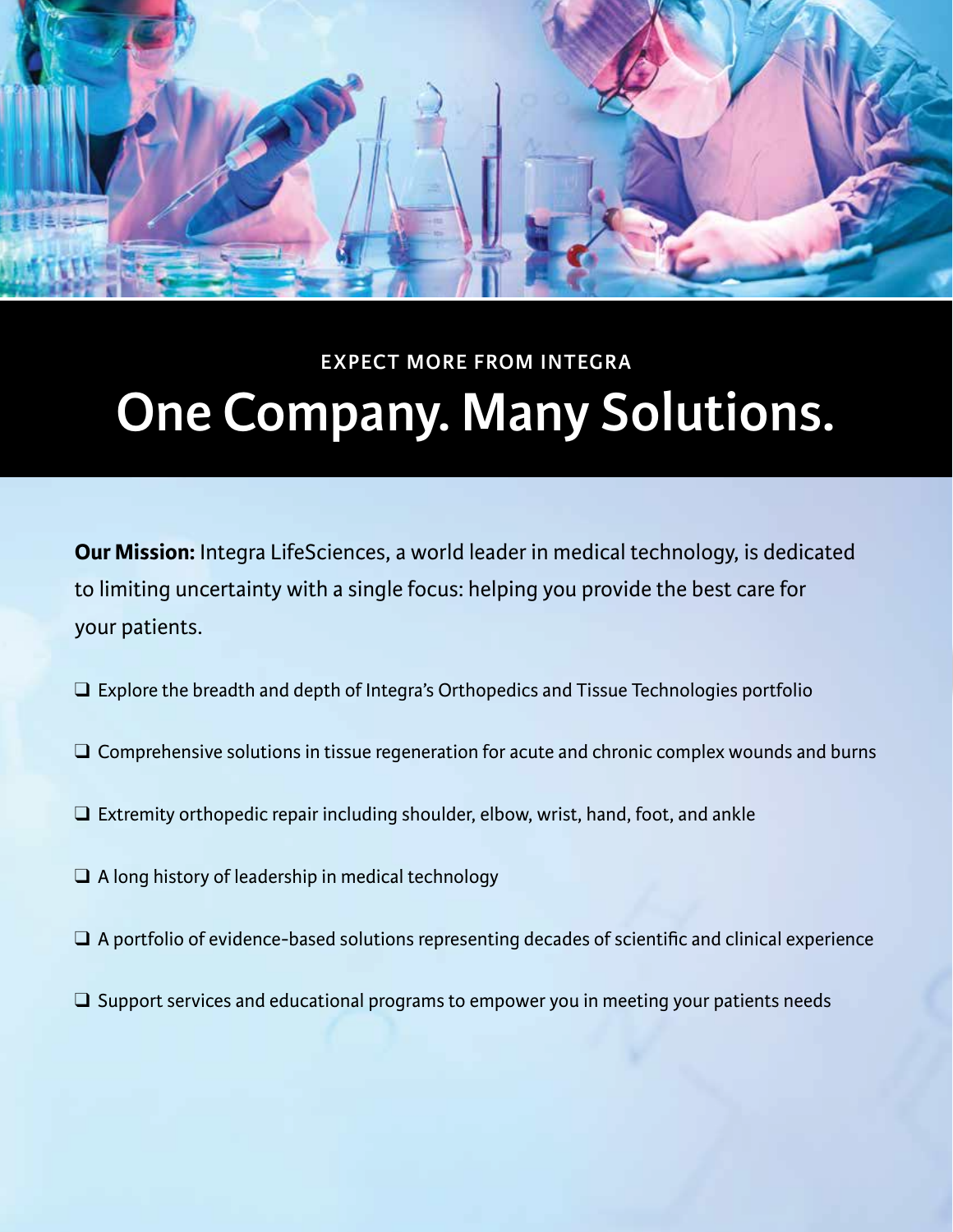## **Regenerative Tissue Technologies\***

To support the body's natural restorative healing process



## **Wound Reconstruction and Advanced Wound Care**

Evidence-based regenerative technologies that support soft tissue repair for acute and chronic complex wounds and burns.



## **Surgical Reconstruction**

Advanced solutions for plastic and reconstructive surgery, complex hernia, and nerve and tendon repair

### **\*Not representative of complete product solutions**

#### **Bioengineered Skin Substitutes**

Integra® Dermal Regeneration Template Integra® Flowable Wound Matrix Omnigraft® Dermal Regeneration Matrix

## **Xenograft Skin Substitutes**

PriMatrix® & PriMatrix® Ag Dermal Repair Scaffolds

#### **Amniotic Tissue Allografts**

AmnioExcel® Amniotic Allograft Membrane AmnioExcel® Plus Placental Allograft Membrane

## **Aids in Autolytic Debridement**

MediHoney® Wound and Burn Dressing

**Off-loading System** TCC-EZ® Total Contact Cast System

## **Supportive Dressings**

XtraSorb® Super Absorbent Dressings Bioguard® Antimicrobial Barrier Dressings

#### **Amniotic Tissue Allografts**

BioDFence® G3 Placental Tissue Membrane BioDFactor® Elemental Tissue Matrix BioDRestore™ Elemental Tissue Matrix

#### **Xenograft Tissue Scaffolds**

SurgiMend® PRS Meshed Collagen Matrix for Plastic & Reconstructive Surgery SurgiMend® MP Collagen Matrix for Soft Tissue Reconstruction NeuraGen® Nerve Guide NeuraWrap™ Nerve Protector TenoGlide® Tendon Protector Sheet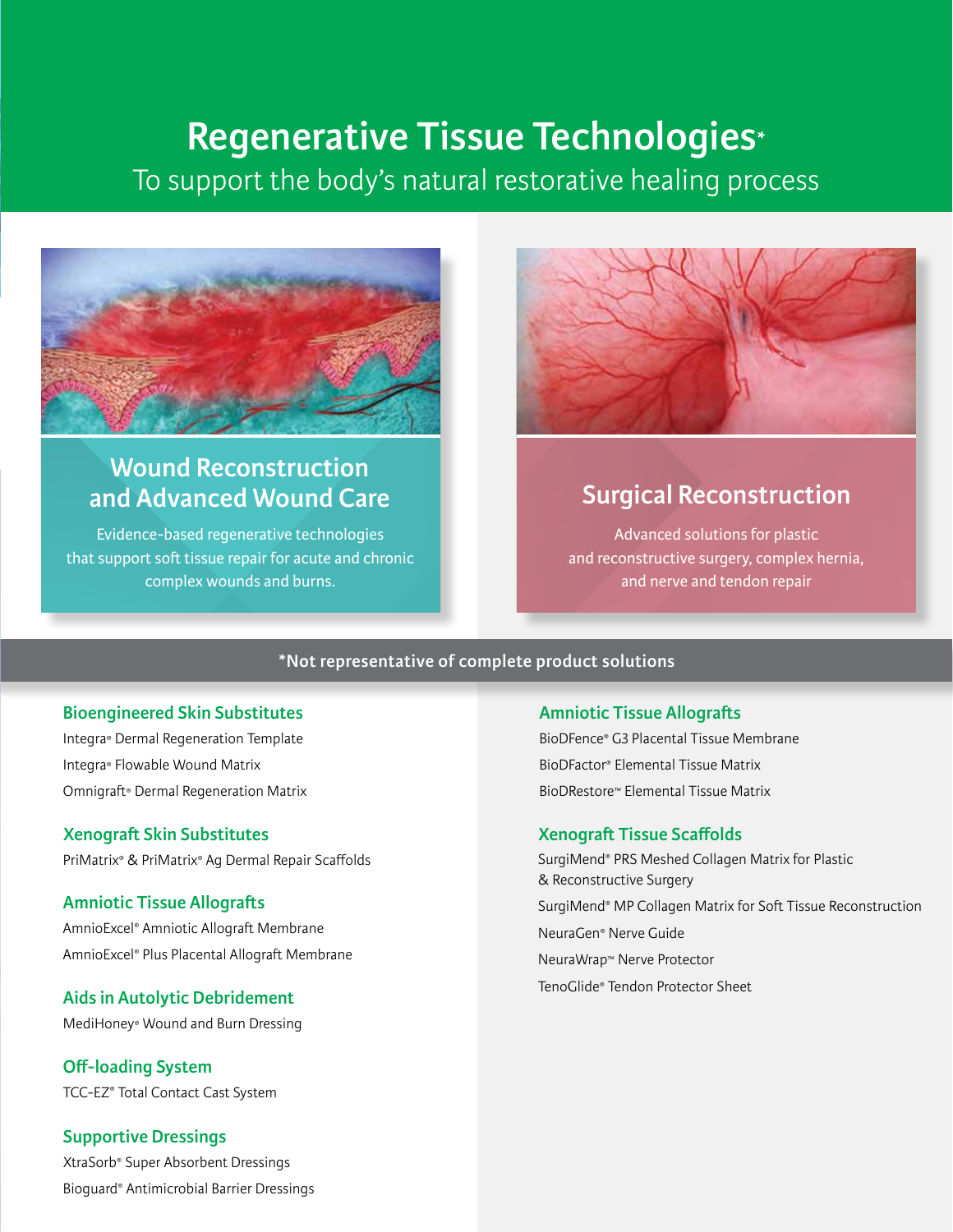## **Extremity Orthopedics\***

## Innovative extremity solutions to restore form and function



## **Upper Extremities Community Community Community Community Community Community Community Community Community Community Community Community Community Community Community Community Community Community Community Community Com**

A comprehensive line of products for arthritis and fracture management in the shoulder, elbow, wrist, and hand to improve patient function.



Total solutions for foot and ankle arthritis and deformities to increase functionality and stability.

## **Contact your Inegra representative for full portfolio offering**

## **Shoulder**

Titan™ Modular Shoulder System Integra® Proximal Humeral Fracture Plate System

EndoRelease™ Endoscopic Cubital Tunnel Release System Katalyst™ Bipolar Radial Head System

## **Wrist/Hand**

Freedom Wrist Arthroplasty System Integra® Silicone MCP and PIP Joint Replacements Ascension® MCP PyroCarbon Joint Replacement Safeguard® Mini Carpal Tunnel Release System

#### **Ankle**

Cadence® Total Ankle System Salto Talaris® Total Ankle Prosthesis Integra® XT Revision Total Ankle Replacement System Tibiaxys® Plating System Panta® 2 Arthrodesis Nail **Elbow**

## **Foot**

Integra® Silicone MTP Toe Replacement System Hallu®-Lock M.T.P. Arthrodesis System MemoFix® Super Elastic Nitinol Staple System Uni-CP® Compression Plating System